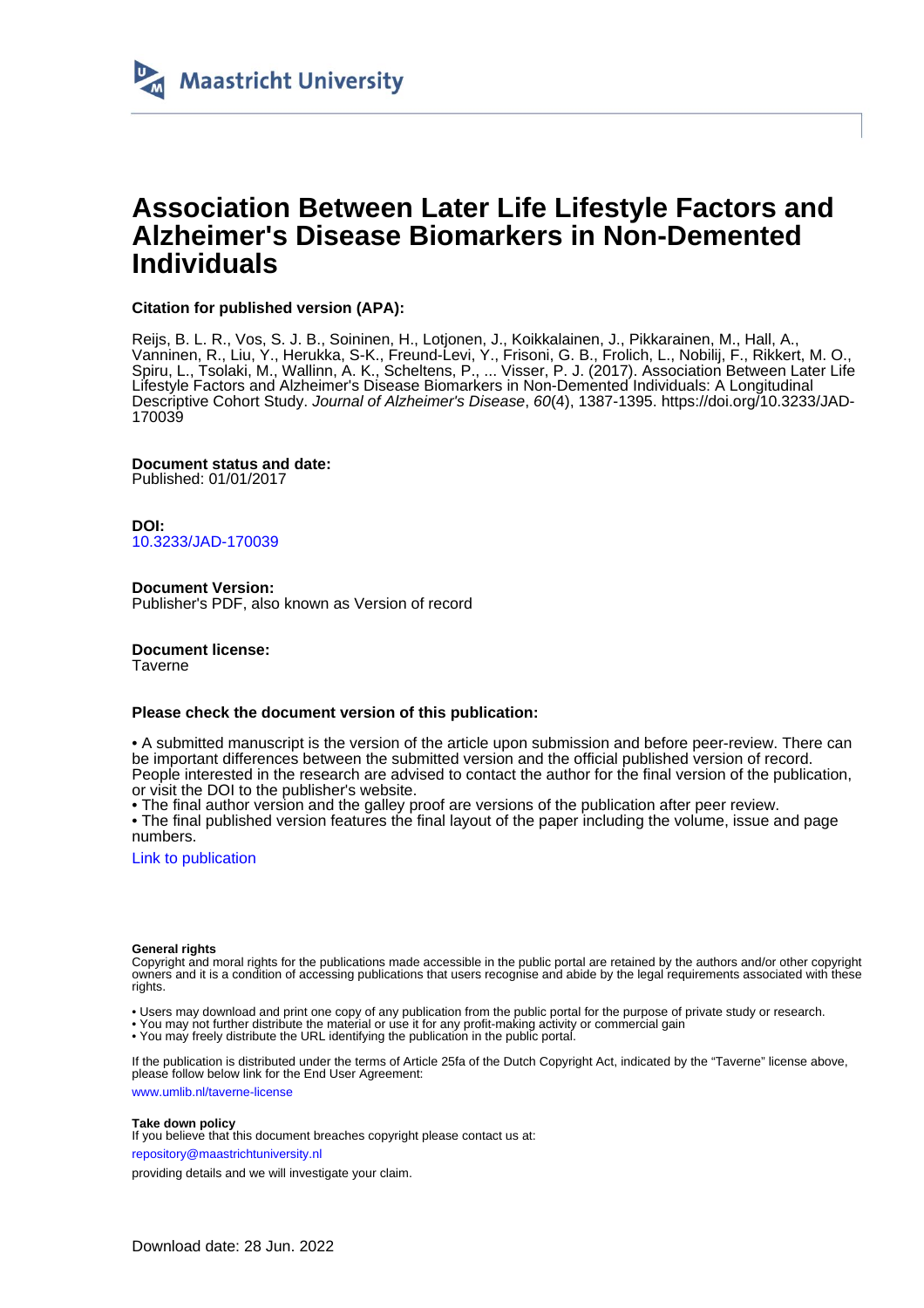# Association Between Later Life Lifestyle Factors and Alzheimer's Disease Biomarkers in Non-Demented Individuals: A Longitudinal Descriptive Cohort Study

Babette L.R. Reijs<sup>a, \*</sup>, Stephanie J.B. Vos<sup>a</sup>, Hilkka Soininen<sup>b, c</sup>, Jyrki Lötjonen<sup>d, e</sup>, Juha Koikkalainen<sup>d,e</sup>, Maria Pikkarainen<sup>b</sup>, Anette Hall<sup>b</sup>, Ritva Vanninen<sup>f</sup>, Yawu Liu<sup>b,f</sup>, Sanna-Kaisa Herukka<sup>b, c</sup>, Yvonne Freund-Levi<sup>g</sup>, Giovanni B. Frisoni<sup>h</sup>, Lutz Frölich<sup>i</sup>, Flavio Nobili<sup>j</sup>, Marcel Olde Rikkert<sup>k</sup>, Luiza Spiru<sup>l</sup>, Magda Tsolaki<sup>m</sup>, Åsa K. Wallin<sup>n</sup>, Philip Scheltens<sup>o</sup>, Frans Verhey<sup>a</sup> and Pieter Jelle Visser<sup>a,o,∗</sup> <sup>a</sup>*Department of Psychiatry and Neuropsychology, School for Mental Health and Neuroscience, Alzheimer Center Limburg, Maastricht University, Maastricht, The Netherlands* <sup>b</sup>*Institute of Clinical Medicine, Neurology, University of Eastern Finland, Kuopio, Finland* <sup>c</sup>*Department of Neurology, Kuopio University Hospital, Kuopio, Finland* <sup>d</sup>*VTT Technical Research Centre of Finland, Tampere, Finland* <sup>e</sup>*Combinostics Oy, Tampere, Finland* <sup>f</sup>*Department of Radiology, Kuopio University Hospital, Kuopio, Finland* <sup>g</sup>*Department of NVS, Section of Clinical Geriatrics, Karolinska Institutet, Karolinska University Hospital, Huddinge, Sweden* <sup>h</sup>*LENITEM, IRCCS Fatebenefratelli, Brescia* i *Department of Geriatric Psychiatry, Medical Faculty Mannheim, University of Heidelberg, Germany* j *Department of Neuroscience (DINOGMI), Clinical Neurology, University of Genoa and IRCCS AOU San Martino-IST Genoa, Italy* <sup>k</sup>*Department of Geriatrics, Radboud University Medical Centre, Nijmegen, The Netherlands* l *Carol Davila' University of Medicine and Pharmacy, Bucharest, Romania* <sup>m</sup>*Aristotle University of Thessaloniki, Memory and Dementia Centre, G. Papanicolaore General Hospital, Thessaloniki, Greece* <sup>n</sup>Department of Clinical Sciences Malmö, Clinical Memory Research Unit, Lund University, Sweden <sup>o</sup>*Department of Neurology and Alzheimer Center, VU University Medical Center, Amsterdam, The Netherlands*

Accepted 14 August 2017

#### **Abstract**.

**Background:** Lifestyle factors have been associated with the risk of dementia, but the association with Alzheimer's disease (AD) remains unclear.

**Objective:** To examine the association between later life lifestyle factors and AD biomarkers (i.e., amyloid- $\beta$  1–42 (A $\beta_{42}$ ) and tau in cerebrospinal fluid (CSF), and hippocampal volume) in individuals with subjective cognitive decline (SCD) and mild cognitive impairment (MCI). In addition, to examine the effect of later life lifestyle factors on developing AD-type dementia in individuals with MCI.

∗Correspondence to: Babette L.R. Reijs and Pieter Jelle Visser, Department of Psychiatry and Neuropsychology, Maastricht University, School for Mental Health and Neuroscience, Alzheimer Centre Limburg, P.O. Box 616, 6200 MD Maastricht,

The Netherlands. Tel.: +0031 0 43 38 81841; Fax: +0031 0 43 38 84092; E-mails: [babette.reijs@maastrichtuniversity.nl](mailto:babette.reijs@maastrichtuniversity.nl) (B.L.R. Reijs); [pj.visser@maastrichtuniversity.nl](mailto:pj.visser@maastrichtuniversity.nl) (P.J. Visser).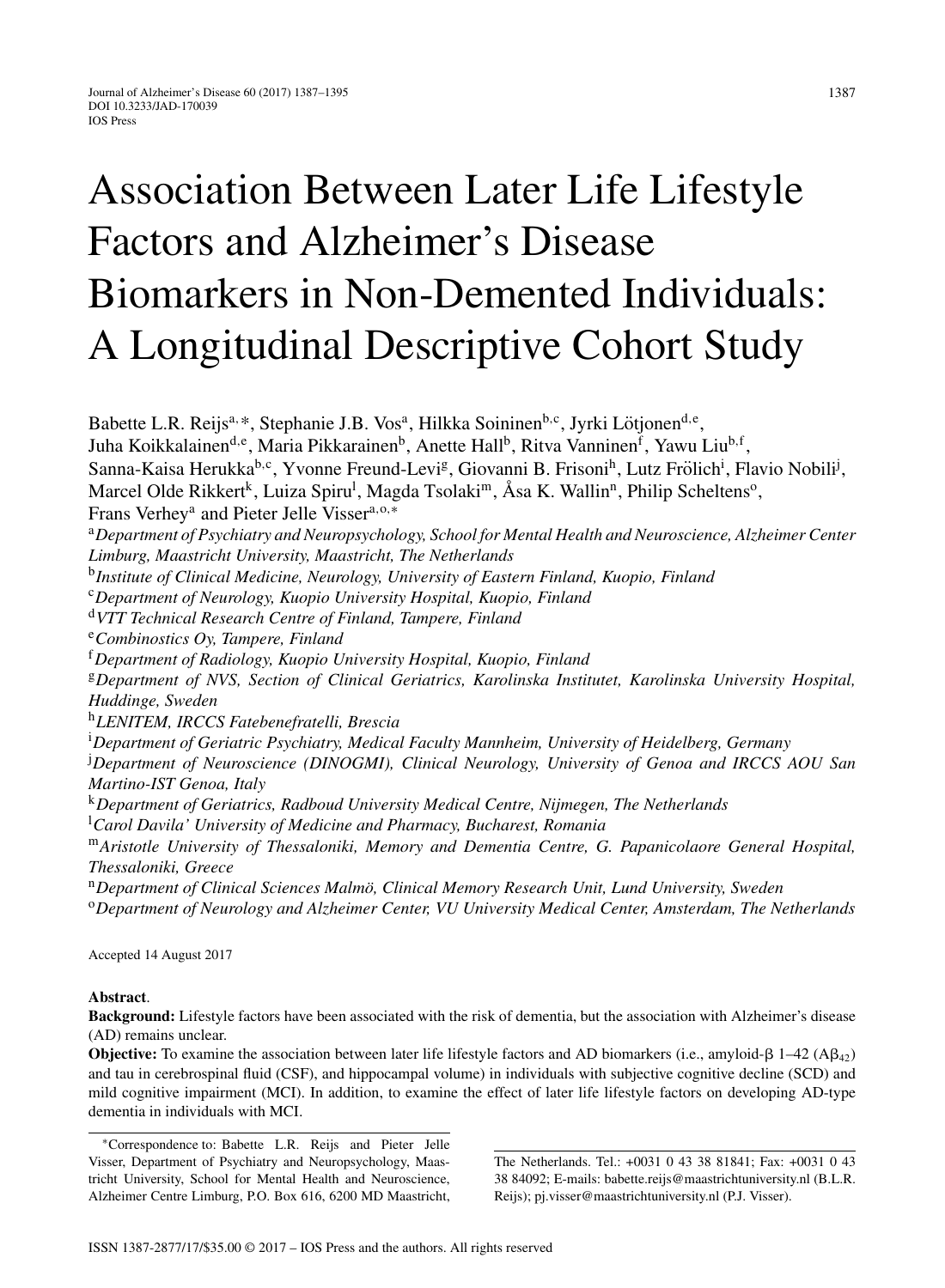**Methods:** We selected individuals with SCD  $(n = 111)$  and MCI  $(n = 353)$  from the DESCRIPA and Kuopio Longitudinal MCI studies. CSF  $A\beta_{42}$  and tau concentrations were assessed with ELISA assay and hippocampal volume with multi-atlas segmentation. Lifestyle was assessed by clinical interview at baseline for: social activity, physical activity, cognitive activity, smoking, alcohol consumption, and sleep. We performed logistic and Cox regression analyses adjusted for study site, age, gender, education, and diagnosis. Prediction for AD-type dementia was performed in individuals with MCI only.

**Results:** Later life lifestyle factors were not associated with AD biomarkers or with conversion to AD-type dementia. AD biomarkers were strongly associated with conversion to AD-type dementia, but these relations were not modulated by lifestyle factors. Apolipoprotein E (APOE) genotype did not influence the results.

**Conclusions:** Later life lifestyle factors had no impact on key AD biomarkers in individuals with SCD and MCI or on conversion to AD-type dementia in MCI.

Keywords: Alcohol consumption, Alzheimer's disease, amyloid- $\beta$  (1–42), cerebrospinal fluid, cognitive reserve, exercise, hippocampus, lifestyle, mild cognitive impairment

# **INTRODUCTION**

The prevalence of Alzheimer's disease (AD) is rising across the world, which increases the need for opportunities to delay or prevent the development of the disease. Population studies have found that targeting midlife lifestyle factors such as physical and cognitive activity may decrease the risk for AD-type dementia [1, 2]. AD-type dementia is the most common form of dementia and is characterized by an  $accumulation$  of amyloid- $\beta$  plaques, aggregation of tau tangles and hippocampal atrophy [3, 4]. These AD biomarkers are abnormal up to 25 years before the onset of AD-type dementia, which makes them valuable for early detection of AD ([5–7].

Previous research did not find an association between AD biomarkers and cognitive and physical activity in non-demented individuals [8], but the association between a variety of later life lifestyle factors and AD biomarkers in individuals with normal cognition or mild cognitive impairment (MCI) have not been extensively examined. Understanding the relation between lifestyle factors and AD biomarkers in non-demented individuals at the time of diagnostic assessment at a memory clinic may be useful for the design of prevention studies in early stages of AD, and may be of direct value in advising later life lifestyle changes.

In this study, we examined the association between the potential modifiable risk factors social activity [9], physical activity and cognitive activity [1, 2, 10], alcohol consumption [11], current smoking [1, 2] and sleep problems [1, 2, 12, 13] with cerebrospinal fluid (CSF) tau and amyloid- $\beta$  1–42 (A $\beta$ <sub>42</sub>) and hippocampal volume in individuals with subjective cognitive decline (SCD) and MCI. Secondly, we examined the effect of these lifestyle factors on the risk for ADtype dementia and whether these factors modulated the risk of AD biomarkers for conversion to AD-type dementia in individuals with MCI. We hypothesized that lifestyle factors at diagnostic assessment are associated with AD biomarkers in individuals with SCD and MCI and with progression to AD-type dementia in individuals with MCI. Furthermore, we expected that lifestyle factors modulate the risk of AD biomarkers for conversion to AD-type dementia in individuals with MCI.

#### **METHODS**

#### *Individuals*

We selected in total 464 individuals. 111 SCD and 254 MCI individuals were from the DESCRIPA study [14] and 99 individuals with MCI were from the Kuopio longitudinal-MCI (Kuopio L-MCI) study  $[15-18]$ . The DESCRIPA study  $(n=881)$ recruited individuals from eleven memory clinics across Europe between 2003 and 2005. The KUOPIO L-MCI study  $(n = 145)$  pooled individuals from two population-based studies in Eastern Finland between 1996 and 2001 [15, 17–19].

Inclusion criteria for SCD were age above 55 years, referral to the memory clinic for an evaluation of complaints, no cognitive impairment on neuropsychological tests, and absence of dementia.

Inclusion criteria for MCI in DESCRIPA were similar to the criteria for SCD except that a cognitive impairment was required on a neuropsychological test. Impairment was defined as age, gender, and education corrected z-score below –1.5 in any cognitive domain [20]. In Kuopio L-MCI, MCI was defined as: 1) memory complaint by patient, family, or physician; 2) normal activities of daily living; 3) normal global cognitive function; 4) objective impairment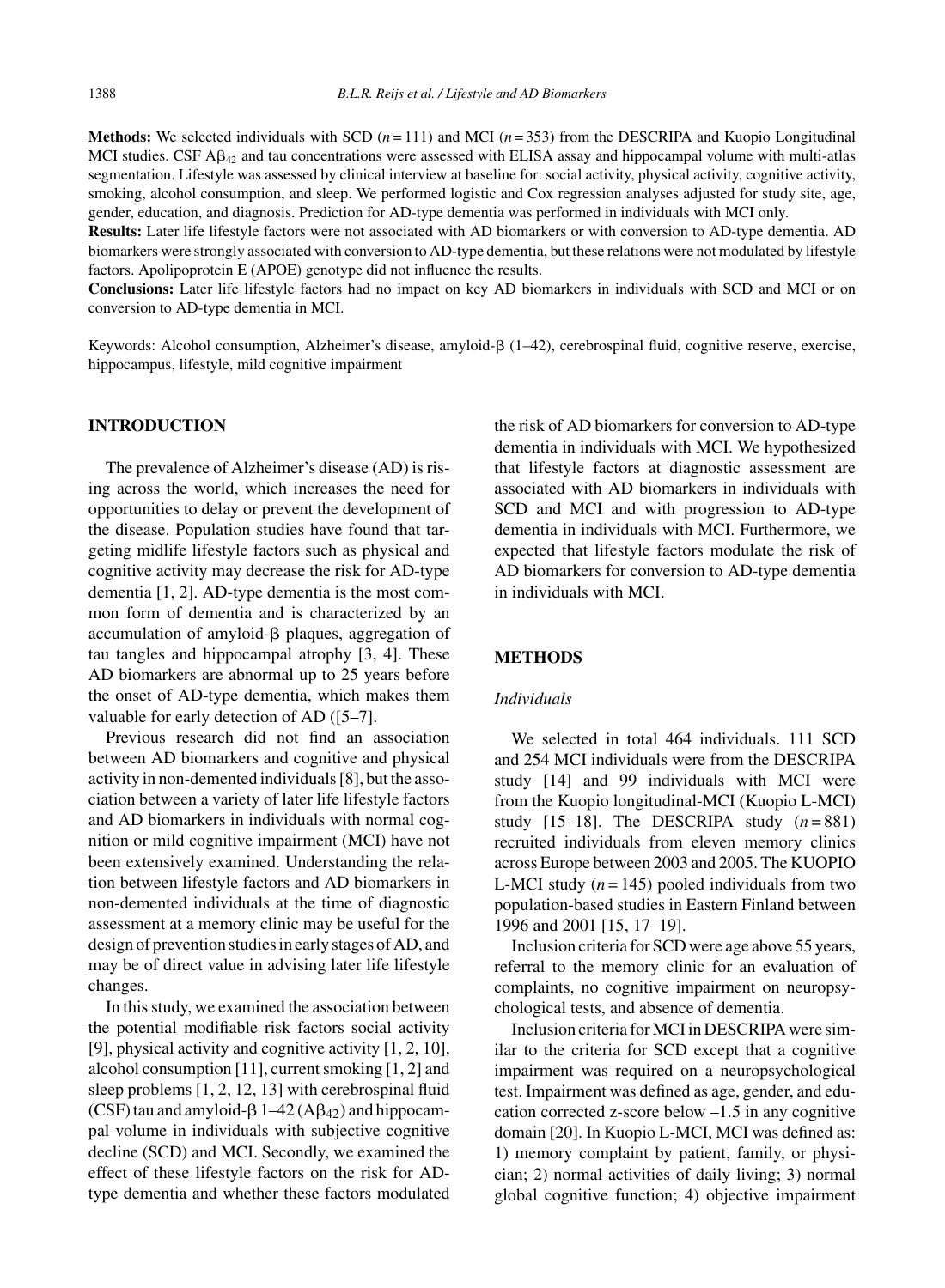below –1.5 SD in any cognitive domain; 5) CDR score of 0.5; and 6) absence of dementia [20, 21].

For both studies, the diagnosis of AD-type dementia was based on the NINCDS-ADRDA criteria [22]. From both studies, we selected individuals based on the availability of CSF data or hippocampal volumes and at least one lifestyle factor.

#### *Baseline and follow-up assessment*

At baseline we performed an assessment of clinical history, Mini-Mental State Examination (MMSE [23]), lifestyle factors, and APOE  $\varepsilon$ 4 genotyping, and performed medical, neuropsychological, neuroimaging, and CSF assessments. At follow-up, the clinical and neuropsychological assessments were repeated. The average follow-up time was 2.4 years  $(SD = 1.3)$ .

#### *Lifestyle factors*

Data on physical activity, alcohol consumption, and current smoking were available in both the DESCRIPA study and the Kuopio L-MCI study. Data on social activity, cognitive activity, and sleep problems were only collected in DESCRIPA. All measures were self-reported and collected in a clinical interview unless reported otherwise.

Being *socially active* was defined as having at least one social activity reported several times a week or having at least two activities several times a month. Social activities included visiting family and friends, babysitting, going to church/church choir, club membership (e.g., pensioners, garden, social or golf club) and volunteer's work.

Being *physically active* was defined in DESCRIPA as either: 1) every day or about every day walking or cycling, or 2) at least several times a week one of the following self-reported activities: dancing, badminton, tennis, swimming, water exercise, squash, skating, or going to the gym. In KUOPIO L-MCI, being physically active was defined as either 1) a physical activity at least several times a week causing breathlessness or sweating, or 2) a physical activity of at least 2–4 h or 15–30 km per week. This definition was more or less equivalent to the amount of exercise recommended by the Centers for Disease Control (CDC), the American College of Sports Medicine (ACSM) and the American Heart Association (ASA) (i.e., at least five days per week of 30 min moderate intensity activity or 3 days of 20 min vigorous intensity activity) [24, 25].

*Cognitive activity* was measured with the 7-item Cognitive Activity Scale (CAS) [26]. Cognitive activities measured in this CAS are viewing television; reading newspapers; reading magazines; reading books; playing games such as cards, checkers, crosswords, or other; and going to museums. For every activity, the individual had to rate the frequency on the following 5-point Likert scale: once a year or less (1), several times a year (2), several times a month (3), several times a week (4), every day or about every day (5). Individuals with an average frequency rating >3.9 were considered cognitively active. Individuals  $(n=4)$  with more than 2 missing items on the CAS were excluded.

*Mild to moderate alcohol consumption* was defined in DESCRIPA as consumption of maximum two alcoholic units a day and in Kuopio L-MCI a consumption of maximum 14 alcoholic units per week. We compared individuals with mild to moderate alcohol consumption  $(n = 249)$  with individuals with no alcohol consumption  $(n = 169)$ , and with individuals with severe alcohol consumption (i.e., more than two units a day or more than 14 per week,  $n = 39$ ).

*Current smoking* was defined as any present smoking in DESCRIPA and Kuopio-L MCI.

*Sleep problems* was defined as sleep problems reported by the patient and/or caregiver in clinical interview or a total score (i.e., frequency x severity) of more than two on the sleep item on the Neuropsychiatry Inventory (NPI [27]).

#### *CSF collection, storage, and analysis*

In DESCRIPA, CSF samples were collected in 10 mL polypropylene tubes and stored at –80◦C. CSF analyses were centrally performed at the Clinical Neurochemistry Laboratory, Sahlgrenska University Hospital, Sweden.  $A\beta_{42}$  and total tau (t-tau) were measured with single-parameter ELISA kits (Fujirebio, formerly, Innogenetics, Ghent, Belgium). Concentrations below 550 pg/ml for  $A\beta_{42}$  and above 375 pg/ml for t-tau were considered abnormal according to local cut-off values [28].

In Kuopio L-MCI, CSF samples were collected in 10 mL polypropylene tubes and stored at  $-70^{\circ}$ C. CSF analyses were measured with commercial ELISA (Fujirebio, formerly, Innogenetics, Ghent, Belgium). Concentrations below 452 pg/ml for  $A\beta_{42}$ and above 399 pg/ml for t-tau were considered abnormal according to local cut-off values [29]. In both studies, investigators were blinded to the CSF results.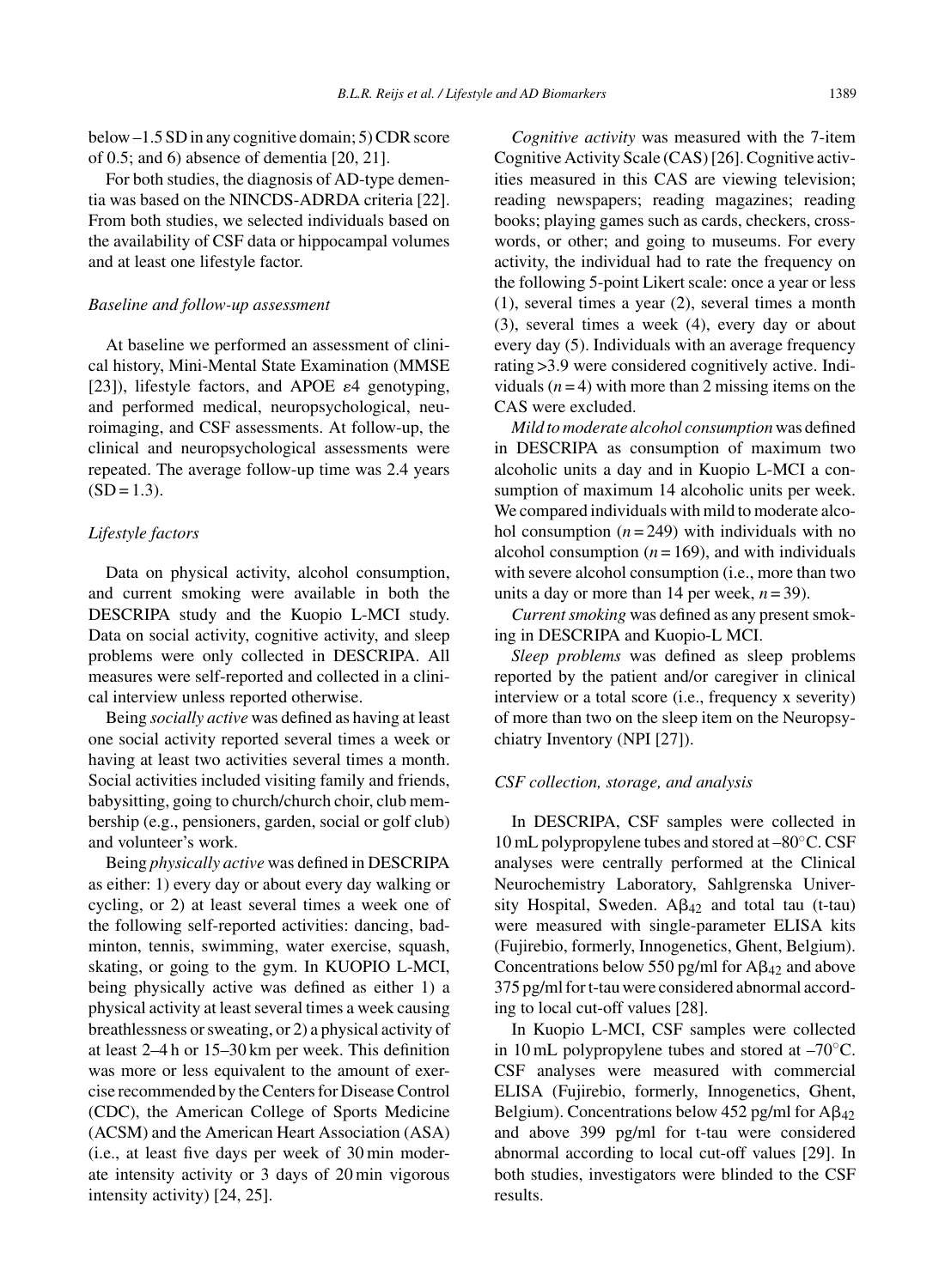# *Hippocampal volume*

The scanning was performed at 1.0 or 1.5 Tesla and included for DESCRIPA 3D T1 weighed gradient echo and a fast fluid attenuated inversion recovery (FLAIR) sequence and for Kuopio L-MCI anatomical high-resolution T1-weighed images using a 3D-MPRAGE sequence [21, 30]. The hippocampal volumes were computed from segmentations generated by a multi-atlas segmentation tool [31]. Age and gender corrected continuous hippocampal volumes were used, which were calculated by a linear regression model [32]. In addition, a cutoff was calculated in an independent cohort (Alzheimer's Disease Neuroimaging Initiative) that could best discriminate controls from individuals with AD-type dementia when corrected to age of 70 years. Abnormal hippocampal volume was defined as a volume <4216  $mm<sup>3</sup>$  for males and <3930 mm<sup>3</sup> for females (left and right side summed).

# *APOE genotype*

In DESCRIPA, apolipoprotein E (APOE)  $\varepsilon$ 4 genotyping was determined with polymerase chain reaction (PCR) of genomic DNA extracted from coagulated blood.

In Kuopio L-MCI, the APOE genotype was determined from blood leukocytes and extracted by standard phenol-chloroform extraction, and analyzed by PCR and *HhaI* digestion [33].

#### *Statistical analyses*

Statistical analyses were conducted with IBM SPSS statistics version 24. Group differences at baseline were examined with independent *t*-tests for continuous variables and with  $\chi^2$  tests for categorical variables. All lifestyle factors were dichotomized into present versus absent. The association between lifestyle factors and dichotomous AD markers (i.e., abnormal  $A\beta_{42}$ , abnormal tau, and abnormal hippocampal values) were analyzed by logistic regression analyses corrected for age, gender, education, diagnosis and center in all individuals with SCD and MCI. The moderator effect of all lifestyle factors on continuous AD markers (i.e., CSF  $\text{A}\beta_{42}$  pg/ml concentrations, CSF t-tau pg/ml concentrations, corrected hippocampal volumes) in converting to AD-type dementia were analyzed by performing survival analyses with Cox Regression corrected for age, gender, education, and center (the 11 single centers)

in individuals with MCI. Assumptions of Cox regression were met.

*Post-hoc*, analyses were repeated with correction for APOE  $\varepsilon$ 4 carriership to control for a possible genetic predisposition for AD-type dementia. In addition, for lifestyle factors with data from both the DESCRIPA and Kuopio L-MCI study (i.e., physical activity, alcohol consumption, and current smoking) analyses were repeated with correction for study (DESCRIPA versus Kuopio L-MCI). Furthermore, logistic regression analyses were also performed with age and gender corrected hippocampal volumes [32] as a continuous outcome measure.

#### **RESULTS**

We included 464 individuals (SCD  $n = 111$ , MCI  $n = 353$ ). Baseline characteristics are presented in Table 1. Individuals were on average 70 years old  $(SD = 7.3)$ , had 9 years of education  $(SD = 4.0)$  and the majority was female (57%). Individuals with MCI were slightly older than individuals with SCD, but did not differ on years of education and gender. As expected, individuals with MCI had lower MMSE scores, lower hippocampal volumes, higher CSF t-tau concentrations and converted more often to AD-type dementia. However, individuals with MCI did not differ on CSF  $A\beta_{42}$  concentrations and APOE  $\varepsilon$ 4 carriership from individuals with SCD. With regard to lifestyle factors, individuals with MCI were less socially active and fewer individuals consumed mild to moderate quantity of alcohol than individuals with SCD. APOE  $\varepsilon$ 4 carriership did not differ between groups. There was no difference between individuals with MCI from DESCRIPA (*n* = 254) and Kuopio L-MCI (*n* = 99) on age (mean (SD): 70.3 (7.7) versus 71.5 (4.2)) and gender (44.1% versus 33.3% male), but they did differ on educational years (mean (SD): 9.4 (4.0) versus 7.1 (2.2), *p* < 0.001) and MMSE scores (mean (SD): 27.1 (2.3) versus 23.8 (2.7,  $p < 0.001$ )).

## *Lifestyle factors and AD biomarkers*

Social activity, physical activity, cognitive activity, mild to moderate alcohol consumption, current smoking and sleep problems at time of diagnosis were not associated with abnormal  $A\beta_{42}$ , abnormal tau or abnormal hippocampal volumes in individuals with SCD and MCI at baseline. Table 2 lists the relations between these lifestyle factors and AD markers.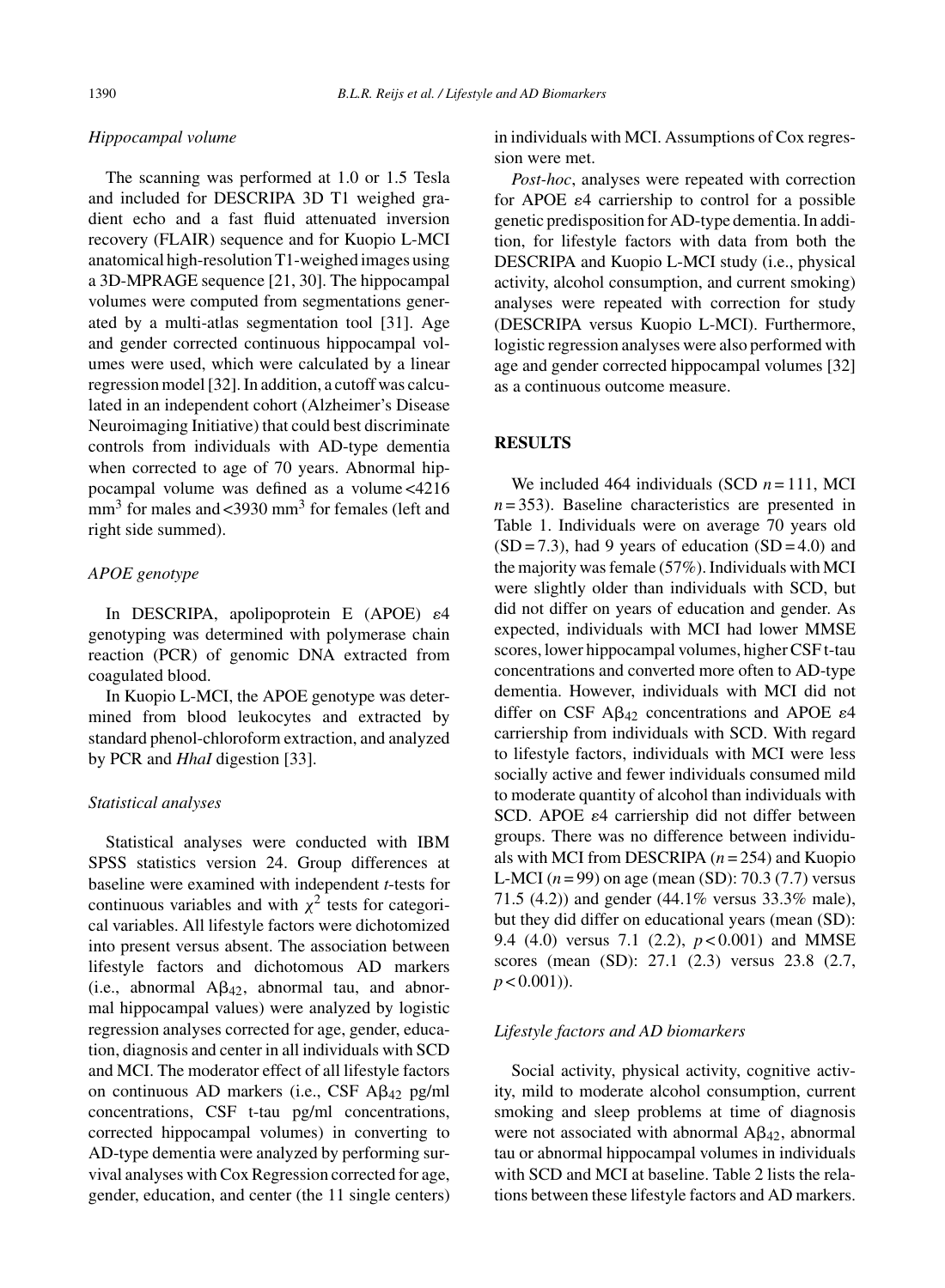|                                                 | All $(n=464)$ | SCD $(n=111)$  | MCI $(n = 353)$    |
|-------------------------------------------------|---------------|----------------|--------------------|
| Age                                             | 69.8(7.3)     | 67.0(7.6)      | $70.6(6.9)^*$      |
| Male, $n(\%)$                                   | 199/464 (43%) | 54/111 (49%)   | 145/353 (41%)      |
| Years of Education, mean (SD)                   | 9.4(4.0)      | 11.4(4.1)      | 8.7(3.8)           |
| MMSE score, mean (SD)                           | 26.7(2.8)     | 28.5(1.5)      | $26.2(2.9)$ ***    |
| $APOE-\varepsilon4+, n (\%)$                    | 185/407 (46%) | 41/90 (46%)    | 144/317 (45%)      |
| Socially active, $n(\%)$                        | 53/119 (45%)  | 27/47 (57%)    | $26/72(36%)^*$     |
| Physically active, $n(\%)$                      | 166/349 (48%) | 46/85 (54%)    | 120/264 (46%)      |
| Cognitively active, $n$ (%)                     | 22/231 (10%)  | $12/85/(14\%)$ | 10/146 (7%)        |
| Alcohol consumption, $n$                        | 457           | 111            | $346***$           |
| None, $n$ (%)                                   | 169(37%)      | 24(22%)        | 145 (42%)          |
| Mild to moderate, $n$ (%)                       | 249 (55%)     | 79 (71%)       | 170 (49%)          |
| Severe, $n(\%)$                                 | 39(9%)        | 8(7%)          | 31(9%)             |
| Current smoking, $n$ (%)                        | 52/457 (11%)  | 13/111 (12%)   | 39/346 (11%)       |
| Sleep problems, $n$ (%)                         | 79/349 (23%)  | 27/108 (25%)   | 52/241 (22%)       |
| Abnormal CSF a $\beta$ 42, n $(\%)$             | 101/205 (49%) | 26/65 (40%)    | 75/140 (54%)       |
| Abnormal CSF t-tau, <i>n</i> (%)                | 107/205 (52%) | 23/65 (35%)    | $84/140 (60\%)$ ** |
| Abnormal CSF a $\beta$ 42 + t-tau, <i>n</i> (%) | 63/205 (31%)  | 10/65(15%)     | 53/140 (38%)**     |
| HCV, mean (SD)                                  | 3939 (606)    | 4190 (520)     | $3869(610)^*$      |
| Abnormal HCV, $n$ (%)                           | 216/402 (54%) | 28/88 (32%)    | 188/314 (60%)***   |
| Converted to AD-type dementia, $n$ (%)          | 101/464 (22%) | 2/111(2%)      | 99/353 (28%)***    |
| Converted to Non-AD dementia, $n$ (%)           | 17/464 (4%)   | 2/111(2%)      | 15/353 (4%)        |
|                                                 |               |                |                    |

Table 1 Baseline characteristics

Number of individuals for dichotomous variables: individuals with abnormal score or individuals that were active/individuals with measurement. Abbreviations: MMSE, Mini-Mental State Examination; APOE, Apolipoprotein E; CSF, Cerebrospinal fluid; aß42, beta amyloid 1–42; t-tau, total tau; HCV, hippocampal volume; SCD, Subjective Cognitive Impairment; MCI, Mild Cognitive Impairment; AD, Alzheimer's disease. Data are mean (SD) or valid percent.  $*_p$  < 0.05, significantly different from the SCD group  $^{**}p$  < 0.01, significantly different from the SCD group ∗∗∗*p* < 0.001, significantly different from the SCD group.

Table 2 The effect of lifestyle factors on AD markers

|                                        | Abnormal $\mathbf{A}\mathbf{B}_{42}$<br>OR (95% CI) |      | Abnormal t-tau<br>OR (95% CI)    | $\boldsymbol{p}$ | Abnormal HCV<br>OR (95% CI)      | p    |
|----------------------------------------|-----------------------------------------------------|------|----------------------------------|------------------|----------------------------------|------|
| Social Activity                        | $1.904$ (0.642 to 5.645)                            | 0.25 | $0.529(0.186 \text{ to } 1.504)$ | 0.23             | $0.504(0.154 \text{ to } 1.648)$ | 0.26 |
| Physical activity                      | 1.397 $(0.745 \text{ to } 2.620)$                   | 0.30 | $0.673(0.342 \text{ to } 1.324)$ | 0.25             | $0.959(0.576 \text{ to } 1.597)$ | 0.87 |
| Cognitive activity                     | $1.138(0.369 \text{ to } 3.509)$                    | 0.82 | $0.848(0.252 \text{ to } 2.846)$ | 0.79             | $1.168(0.346 \text{ to } 3.944)$ | 0.80 |
| Alcohol consumption                    |                                                     |      |                                  |                  |                                  |      |
| Mild to moderate versus no intake      | $0.855(0.446 \text{ to } 1.638)$                    | 0.64 | 1.159 (0.592 to 2.269)           | 0.67             | $0.749(0.459 \text{ to } 1.224)$ | 0.25 |
| Mild to moderate versus severe intake. | $2.213(0.593)$ to 8.256)                            | 0.24 | $0.237(0.041 \text{ to } 1.361)$ | 0.11             | $0.756(0.341)$ to 1.678)         | 0.49 |
| Current smoking                        | $1.668(0.642 \text{ to } 4.335)$                    | 0.30 | $0.821(0.307 \text{ to } 2.197)$ | 0.69             | $1.102(0.564 \text{ to } 2.151)$ | 0.78 |
| Sleep problems                         | $0.827(0.379)$ to 1.802)                            | 0.63 | $0.771(0.343 \text{ to } 1.733)$ | 0.53             | $1.774(0.975 \text{ to } 3.227)$ | 0.06 |

Values are odds ratios with confidence intervals between brackets and are corrected for age, gender, education, center, and diagnosis. HCV, hippocampal volume; OR, odds ratio.

Similar results were found when analyses were repeated with corrected continuous measures of hippocampal volumes or when analyses were corrected for study (DESCRIPA versus Kuopio L-MCI). Furthermore, there was no moderator effect of diagnosis and results were comparable when correcting for APOE  $\varepsilon$ 4 carriership (data not shown).

# *The effect of lifestyle factors on conversion to AD-type dementia*

Later life lifestyle factors were not associated with conversion to AD-type dementia in individuals with MCI (Table 3). Lower CSF  $A\beta_{42}$  concentrations  $(HR = 0.998, p < 0.01)$ , higher CSF t-tau concentrations (HR =  $1.002$ ,  $p < 0.001$ ) and lower hippocampal volumes  $(HR = 0.999, p < 0.001)$  were associated with conversion to AD-type dementia, but these associations were not modulated by lifestyle factors except for mild to moderate alcohol consumption (Table 3). The effect of mild to moderate alcohol consumption relative to no alcohol intake on conversion to AD-type dementia was dependent on the CSF tau status. In individuals with normal tau concentrations, mild to moderate alcohol consumption tended to decrease the risk for conversion to AD-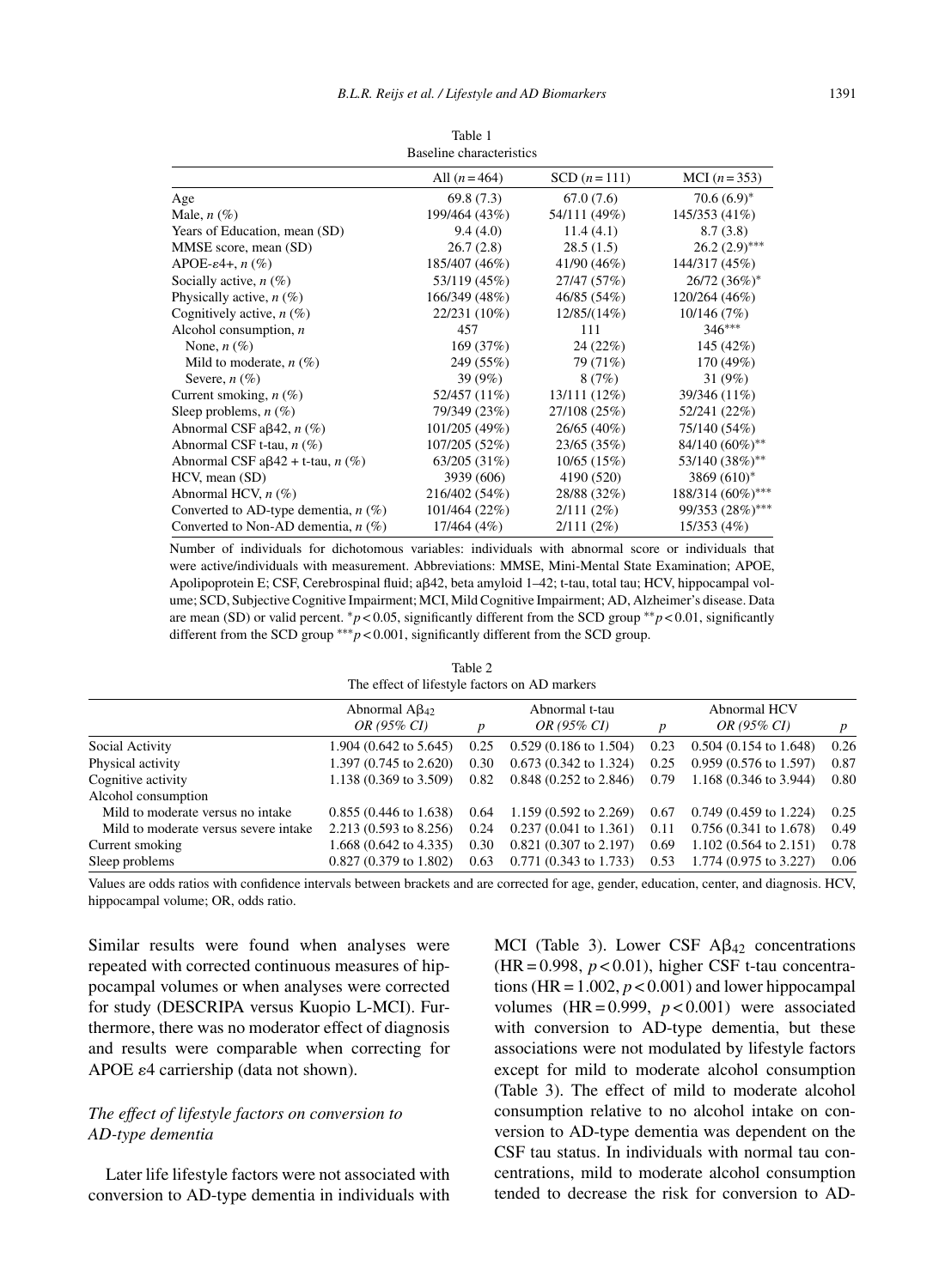|                                                                                                                                                                                                     | The                               |      | effect of lifestyle factors on converting to AD-type dementia in individuals with MCI<br>Table 3 |      |                                                                                                                                           |         |                             |                |
|-----------------------------------------------------------------------------------------------------------------------------------------------------------------------------------------------------|-----------------------------------|------|--------------------------------------------------------------------------------------------------|------|-------------------------------------------------------------------------------------------------------------------------------------------|---------|-----------------------------|----------------|
|                                                                                                                                                                                                     | HR (95% CI)<br>Lifestyle          |      | a <sub>B42*lifestyle</sub><br>HR(95% CI)                                                         |      | t-tau*lifestyle<br>HR (95% CI)                                                                                                            |         | HCV*lifestyle<br>HR(CI)     |                |
| Social activity                                                                                                                                                                                     | $0.667(0.231 \text{ to } 1.925)$  | 0.45 | $0.998(0.989 \text{ to } 1.007)$                                                                 | 0.63 | (0.000(0.993 to 1.007))                                                                                                                   | 0.93    | $(0.001, 0.998)$ to $1.004$ | 46             |
| Physical activity                                                                                                                                                                                   | 1.409 $(0.889 \text{ to } 2.233)$ | 14   | (1001008001004)                                                                                  | 0.56 | 0.999 (0.997 to 1.001)                                                                                                                    |         | 1.000(0.999 to 1.001)       | 95             |
| Cognitive activity                                                                                                                                                                                  | $1.487(0.577$ to $3.830$ )        | 0.41 | (0.1003, 0.996, 0.1011)                                                                          | 0.40 | 1.000(0.996 to 1.004)                                                                                                                     | 0.96    | 1.002(0.998 to 1.005)       | 9.40           |
| Alcohol consumption                                                                                                                                                                                 |                                   |      |                                                                                                  |      |                                                                                                                                           |         |                             |                |
| Mild to moderate versus no intake                                                                                                                                                                   | $0.927(0.587$ to $1.464$ )        | 0.75 | (0.003, 0.099, 0.007)                                                                            | 0.22 | 1.002(1.000 to 1.005)                                                                                                                     | $0.02*$ | 1.000 (0.999 to 1.001)      | 58             |
| Mild to moderate versus severe intake                                                                                                                                                               | $0.968$ (0.503 to 1.934)          | 0.97 |                                                                                                  | 0.86 | $000(0.997 \text{ to } 1.003)$                                                                                                            |         | 0.999(0.998 to 1.000)       | $\frac{50}{3}$ |
| Jurrent smoking                                                                                                                                                                                     | $0.917(0.440 \text{ to } 1.913)$  | 0.82 | 0.999 (0.995 to 1.004)                                                                           | 1.74 | $1.001(0.998 \text{ to } 1.005)$                                                                                                          |         | 1.001(0.999 to 1.002)       | 57             |
| Sleep problems                                                                                                                                                                                      | 0.686 (0.360 to 1.307)            | 0.25 | $0.995(0.987$ to $1.003)$                                                                        | 0.23 | $1.000(0.996 \text{ to } 1.005)$                                                                                                          | 0.86    | 1.000(0.999 t 0.1.001)      | 60             |
| Values are hazard ratios with confidence intervals between brackets corrected for age, gender, education, center, and diagnosis. The AD marker-by-lifestyle factor interaction indicates how the HR |                                   |      |                                                                                                  |      |                                                                                                                                           |         |                             |                |
| differs from the overall AD marker HR for conversion t                                                                                                                                              |                                   |      |                                                                                                  |      | to AD when the protective lifestyle factor is present. CSF, cerebrospinal fluid: AB42, amyloid-B 1-42; t-tau, total tau; HCV, hippocampal |         |                             |                |
| volume; HR, hazard ratio. $* p < 0.05$ .                                                                                                                                                            |                                   |      |                                                                                                  |      |                                                                                                                                           |         |                             |                |

type dementia  $(HR = 0.178, p = 0.081, Fig. 1)$ , but in individuals with abnormal tau mild to moderate alcohol consumption did not decrease the risk for conversion to AD-type dementia (HR =  $0.949$ ,  $p = 0.908$ , Fig. 1). Findings remained similar after correction for APOE 4 genotype and also after correction for study (DESCRIPA versus Kuopio L-MCI) (data not shown).

#### **DISCUSSION**

The main results of this study are that later life lifestyle factors were not associated with AD biomarkers or with conversion to AD-type dementia in non-demented individuals. Lifestyle factors assessed at this stage also did not modify the relationship between AD biomarkers and conversion to AD-type dementia in individuals with MCI.

The association between lifestyle factors and AD biomarkers have not yet been extensively examined. As far as we know, only Vemuri and colleagues [8] tested the association between cognitive and physical activity with amyloid deposition as assessed by Pittsburg compound B (PiB)-positron emission tomography (PET), metabolism as assessed by  $^{18}$ Ffluorodeoxyglucose (FDG-PET), and hippocampal volume in cognitively normal older adults and in individuals with MCI. In line with our study, they could not find an association between these lifestyle factors and AD biomarkers at later life.

Population studies found an association between lifestyle factors and conversion to AD-type dementia [1, 2]. Surprisingly, we could not find such an association. Our findings may be explained by the difference in recruitment and the timing of the assessment of the risk factors. We included individuals who experienced cognitive impairments from either a memory clinic setting (SCD or MCI) or a population-based setting (MCI). In addition, lifestyle factors may be less influential in individuals who already experience cognitive impairments. We collected lifestyle factors at the time of the baseline visit, typically around age 70, while several populationbased studies often have tested risk factors at midlife. It is possible that the association with lifestyle factors and dementia risk is different for several age ranges, as lifestyle may also be affected by ongoing cognitive decline, and therefore may play a more important role in midlife, but this needs to be further explored. Furthermore, targeting lifestyle factors is perhaps also more effective in midlife before the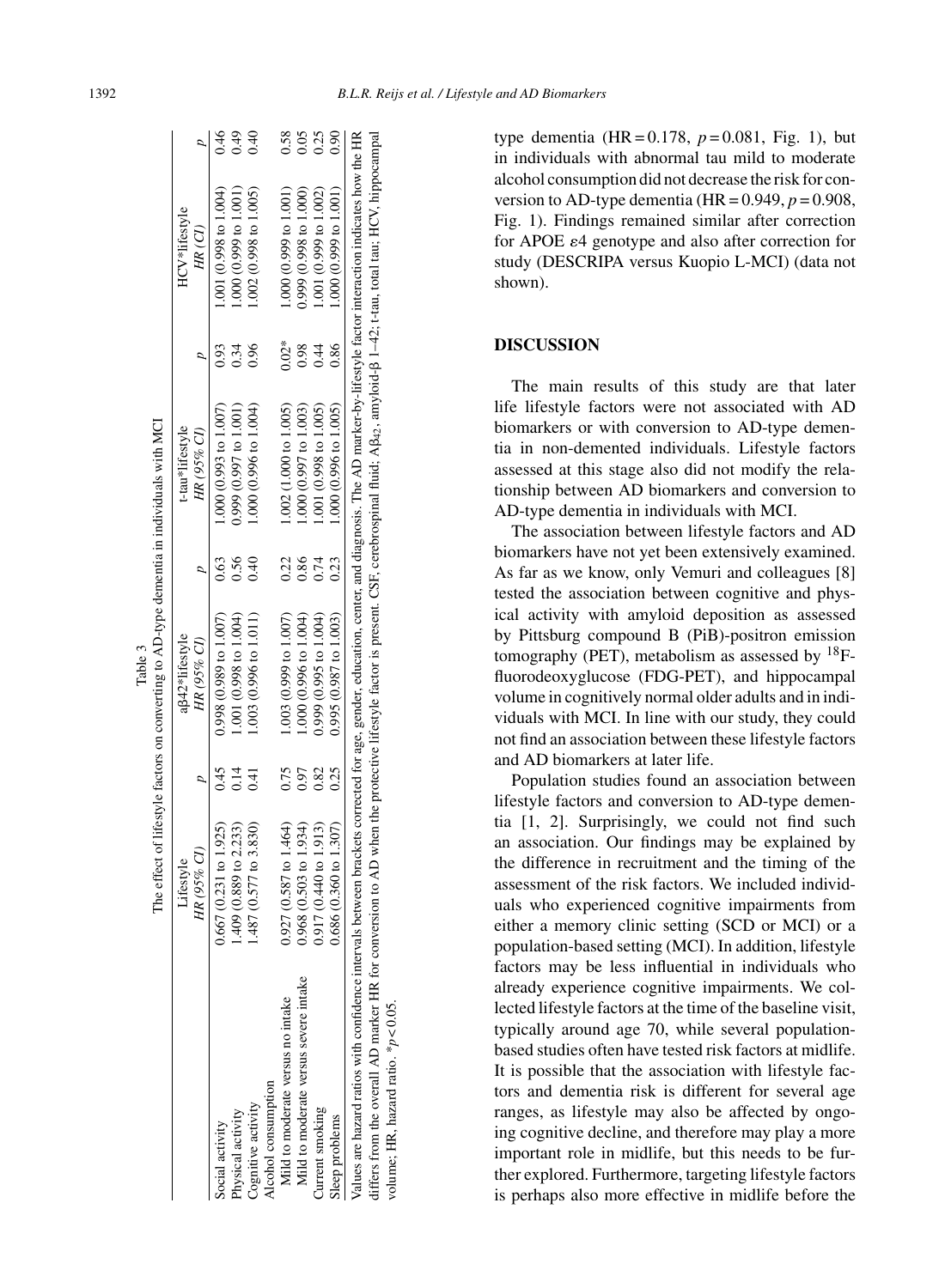

Fig. 1. Association between CSF tau and mild to moderate alcohol consumption. Figure displays Cox regression lines of individuals with normal CSF tau (blue lines) and abnormal CSF tau concentrations (red lines) with mild to moderate alcohol consumption (solid lines) and with no alcohol consumption (dashed lines).

accumulation of AD pathology. Also, lifestyle factors may act mainly via non-AD pathways, for example via cerebrovascular or metabolic routes of damage accumulation. Exposure to cardiovascular risk factors, such as hypertension, hypercholesterolemia and fasting blood glucose, has been linked to late-life cognitive functioning [18, 34, 35], and may be influenced by lifestyle factors as physical activity.

As expected AD biomarkers had a strong effect on conversion to AD-type dementia in individuals with MCI, but lifestyle factors did not have an impact on the predictive accuracy of these biomarkers. Only in individuals with MCI, alcohol consumption modulated the risk of tau for AD-type dementia. However, since the sample size was small (no intake  $n = 25$ , mild to moderate intake  $n = 28$ ) this finding needs further replication. Protective effects against cognitive decline have been found for mild to moderate alcohol consumption, but these findings are somewhat controversial and further research is needed to confirm this [11, 36–38].

This study has several limitations. First, the followup period was relatively short with on average two years. Conceivably, with a longer follow-up period conversion rate to AD-type dementia could be higher. Second, our sample size was relatively small. Since,

the influence of lifestyle factors might be subtle, a larger sample may be required to increase power and find an association. Third, like in other studies, participants agreed to undergo a neuroimaging scan and lumbar puncture so they may not be representative of the general population with memory complaints. Fourth, the measurement of lifestyle factors may be somewhat constrained. We only included self-reported questionnaires, which are subjective in nature and can be biased by recall and social desirability. Fifth, like in several others studies, we examined only current later life social-, cognitive- and physical activity and current alcohol consumption and smoking. Examining lifestyle factors over a longer period of time probably gives a better overall indication of the influence of these factors on risk for AD. Furthermore, lifestyle compliance could then be evaluated.

To conclude, our study shows no association between lifestyle factors and AD biomarkers or conversion to AD-type dementia in non-demented individuals. Even though lifestyle factors were not associated with conversion to AD-type dementia, a few intervention studies did find beneficial effects of physical activity on improving cognitive performance in individuals with MCI [39, 40]. But the impact of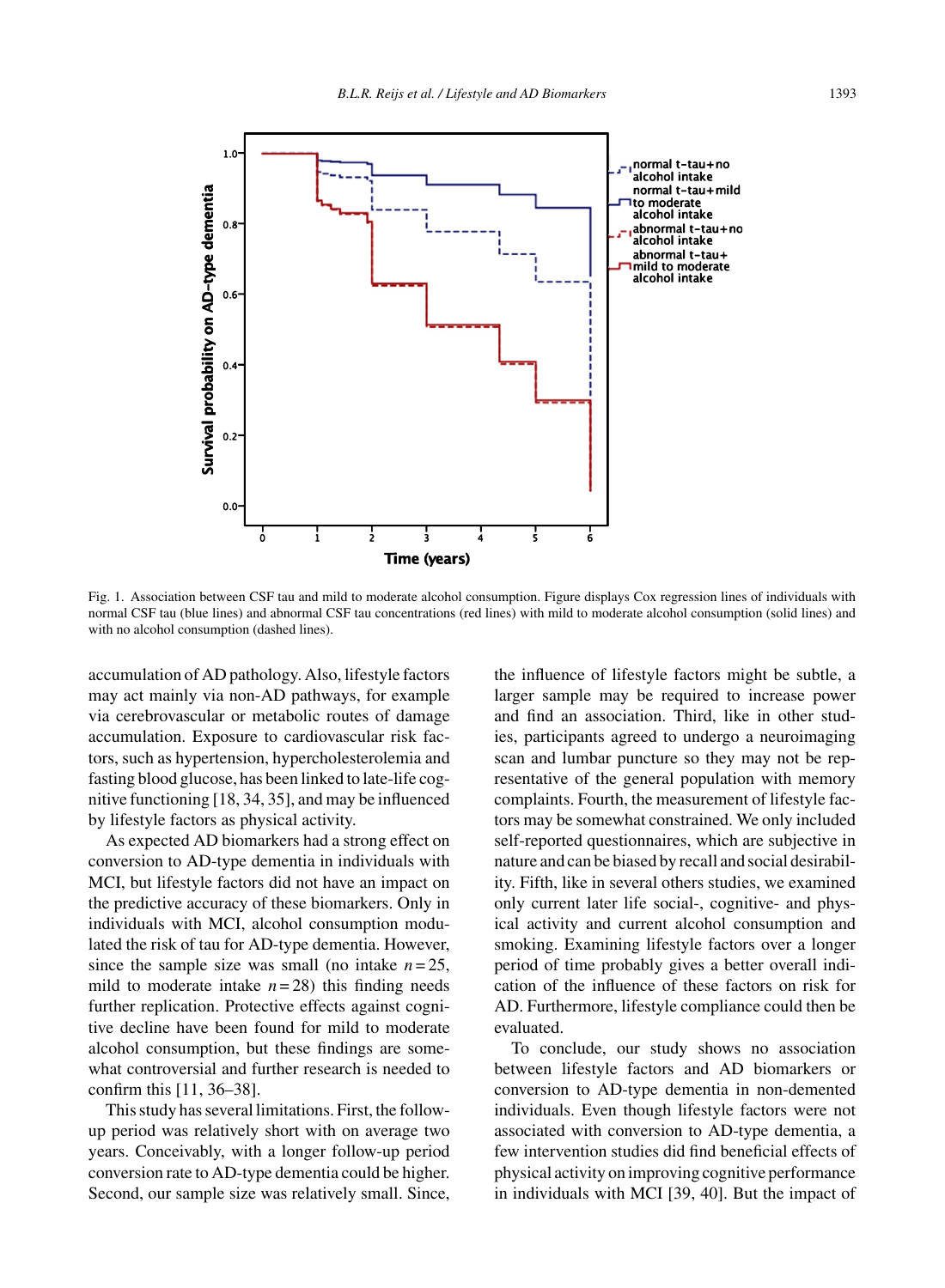lifestyle interventions may be small in size compared to the effect that might be achieved by acting on disease biology. Targeting modifiable lifestyle factors in non-demented individuals with cognitive complaints may still be beneficial to improve overall health, however chances for prognostic effects at the time of diagnostic work-up in memory clinics might be low.

#### **ACKNOWLEDGMENTS**

This work has received funding from the European Union's Seventh Framework Programme under grant agreement no 601055 (VPH-DARE@IT). DESCRIPA was funded by the European Commission as part of the 5th Framework Program (QLK-6-CT-2002-02455). Kuopio-L MCI study was funded by the European Union 7th Framework Program (FP7-224328-PredictAD).

Authors' disclosures available online [\(http://j-alz.](http://j-alz.com/manuscript-disclosures/17-0039r2) [com/manuscript-disclosures/17-0039r2](http://j-alz.com/manuscript-disclosures/17-0039r2)).

#### **REFERENCES**

- [1] Barnes DE, Yaffe K (2011) The projected effect of risk factor reduction on Alzheimer's disease prevalence. *Lancet Neurol* **10**, 819-828.
- [2] Norton S, Matthews FE, Barnes DE, Yaffe K, Brayne C (2014) Potential for primary prevention of Alzheimer's disease: An analysis of population-based data. *Lancet Neurol* **13**, 788-794.
- [3] Braak H, Braak E (1991) Neuropathological stageing of Alzheimer-related changes. *Acta Neuropathol* **82**, 239-259.
- [4] Jack CR Jr, Knopman DS, Jagust WJ, Petersen RC, Weiner MW, Aisen PS, Shaw LM, Vemuri P, Wiste HJ, Weigand SD, Lesnick TG, Pankratz VS, Donohue MC, Trojanowski JQ (2013) Tracking pathophysiological processes in Alzheimer's disease: An updated hypothetical model of dynamic biomarkers. *Lancet Neurol* **12**, 207-216.
- [5] Bateman RJ, Xiong C, Benzinger TL, Fagan AM, Goate A, Fox NC, Marcus DS, Cairns NJ, Xie X, Blazey TM, Holtzman DM, Santacruz A, Buckles V, Oliver A, Moulder K, Aisen PS, Ghetti B, Klunk WE, McDade E, Martins RN, Masters CL, Mayeux R, Ringman JM, Rossor MN, Schofield PR, Sperling RA, Salloway S, Morris JC, Dominantly Inherited Alzheimer N (2012) Clinical and biomarker changes in dominantly inherited Alzheimer's disease. *N Engl J Med* **367**, 795-804.
- [6] Jansen WJ, Ossenkoppele R, Knol DL, Tijms BM, Scheltens P, Verhey FR, Visser PJ, Amyloid Biomarker Study, Group (2015) Prevalence of cerebral amyloid pathology in persons without dementia: A meta-analysis. *JAMA* **313**, 1924-1938.
- [7] Vos SJ, Xiong C, Visser PJ, Jasielec MS, Hassenstab J, Grant EA, Cairns NJ, Morris JC, Holtzman DM, Fagan AM (2013) Preclinical Alzheimer's disease and its outcome: A longitudinal cohort study. *Lancet Neurol* **12**, 957-965.
- [8] Vemuri P, Lesnick TG, Przybelski SA, Knopman DS, Roberts RO, Lowe VJ, Kantarci K, Senjem ML, Gunter JL,

Boeve BF, Petersen RC, Jack CR Jr (2012) Effect of lifestyle activities on Alzheimer disease biomarkers and cognition. *Ann Neurol* **72**, 730-738.

- [9] Carlson MC, Helms MJ, Steffens DC, Burke JR, Potter GG, Plassman BL (2008) Midlife activity predicts risk of dementia in older male twin pairs. *Alzheimers Dement* **4**, 324-331.
- [10] Wilson RS, Scherr PA, Schneider JA, Tang Y, Bennett DA (2007) Relation of cognitive activity to risk of developing Alzheimer disease. *Neurology* **69**, 1911-1920.
- [11] Fratiglioni L, Winblad B, von Strauss E (2007) Prevention of Alzheimer's disease and dementia. Major findings from the Kungsholmen Project. *Physiol Behav* **92**, 98-104.
- [12] Osorio RS, Pirraglia E, Aguera-Ortiz LF, During EH, Sacks H, Ayappa I, Walsleben J, Mooney A, Hussain A, Glodzik L, Frangione B, Martinez-Martin P, de Leon MJ (2011) Greater risk of Alzheimer's disease in older adults with insomnia. *J Am Geriatr Soc* **59**, 559-562.
- [13] Yaffe K, Laffan AM, Harrison SL, Redline S, Spira AP, Ensrud KE, Ancoli-Israel S, Stone KL (2011) Sleepdisordered breathing, hypoxia, and risk of mild cognitive impairment and dementia in older women. *JAMA* **306**, 613- 619.
- [14] Visser PJ, Verhey FR, Boada M, Bullock R, De Deyn PP, Frisoni GB, Frolich L, Hampel H, Jolles J, Jones R, Minthon L, Nobili F, Olde Rikkert M, Ousset PJ, Rigaud AS, Scheltens P, Soininen H, Spiru L, Touchon J, Tsolaki M, Vellas B, Wahlund LO, Wilcock G, Winblad B (2008) Development of screening guidelines and clinical criteria for predementia Alzheimer's disease. The DESCRIPA Study.*Neuroepidemiology* **30**, 254-265.
- [15] Hanninen T, Hallikainen M, Tuomainen S, Vanhanen M, Soininen H (2002) Prevalence of mild cognitive impairment: A population-based study in elderly subjects. *Acta Neurol Scand* **106**, 148-154.
- [16] Julkunen V, Niskanen E, Koikkalainen J, Herukka SK, Pihlajamaki M, Hallikainen M, Kivipelto M, Muehlboeck S, Evans AC, Vanninen R, Hilkka S (2010) Differences in cortical thickness in healthy controls, subjects with mild cognitive impairment, and Alzheimer's disease patients: A longitudinal study. *J Alzheimers Dis* **21**, 1141-1151.
- [17] Julkunen V, Niskanen E, Muehlboeck S, Pihlajamaki M, Kononen M, Hallikainen M, Kivipelto M, Tervo S, Vanninen R, Evans A, Soininen H (2009) Cortical thickness analysis to detect progressive mild cognitive impairment: A reference to Alzheimer's disease. *Dement Geriatr Cogn Disord* **28**, 404-412.
- [18] Kivipelto M, Helkala EL, Laakso MP, Hanninen T, Hallikainen M, Alhainen K, Soininen H, Tuomilehto J, Nissinen A (2001) Midlife vascular risk factors and Alzheimer's disease in later life: Longitudinal, population based study. *BMJ* **322**, 1447-1451.
- [19] Pennanen C, Kivipelto M, Tuomainen S, Hartikainen P, Hanninen T, Laakso MP, Hallikainen M, Vanhanen M, Nissinen A, Helkala EL, Vainio P, Vanninen R, Partanen K, Soininen H (2004) Hippocampus and entorhinal cortex in mild cognitive impairment and early AD. *Neurobiol Aging* **25**, 303-310.
- [20] Petersen RC (2004) Mild cognitive impairment as a diagnostic entity. *J Intern Med* **256**, 183-194.
- [21] Hall A, Munoz-Ruiz M, Mattila J, Koikkalainen J, Tsolaki M, Mecocci P, Kloszewska I, Vellas B, Lovestone S, Visser PJ, Lotjonen J, Soininen H, Alzheimer Disease Neuroimaging Initiative, AddNeuroMed consortium, DESCRIPA, Kuopio L-MCI (2015) Generalizability of the